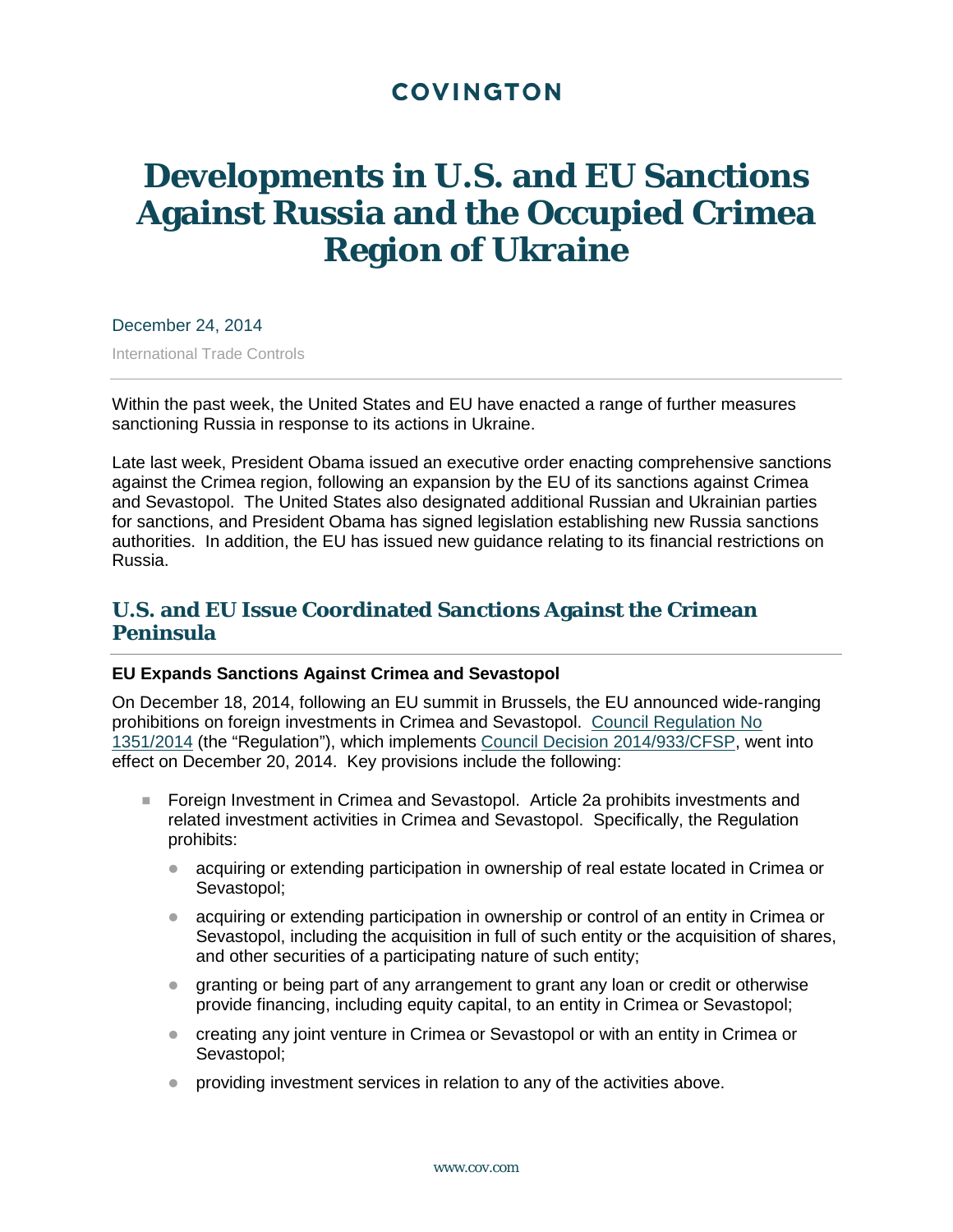For the purpose of the Regulation, an "entity" is defined as that "having its registered office, central administration or principal place of business in Crimea or Sevastopol, its subsidiaries or affiliates under its control in Crimea or Sevastopol, as well as branches and other entities operating in Crimea or Sevastopol."

Importantly, Article 2a includes a grandfathering clause that exempts activities in relation to obligations arising from contracts concluded before December 20, 2014, or ancillary contracts necessary for the execution of such contracts, provided that the competent EU Member State authority has been informed at least five working days in advance.

 **Export Controls and Related Activities.** Article 2b prohibits the sale, supply, transfer, or export of certain goods listed in Annex II of the Regulation to any party in Crimea or Sevastopol, or for use in Crimea or Sevastopol. [Annex II](http://eur-lex.europa.eu/legal-content/EN/TXT/PDF/?uri=OJ:JOL_2014_365_R_0006&from=EN) includes a wide range of goods and technologies suited to the transport, telecommunications, and energy sectors, as well as to the exploration and production of oil, gas, and mineral resources. Related technical assistance, brokering services, and financial assistance also are prohibited.

Article 2b also contains grandfathering provisions, meaning that parties that have contractual commitments to supply affected items may do so if their contracts were concluded before December 20, 2014, or if their obligations arise from ancillary contracts necessary for the execution of such contracts. The competent Member State authority must be notified in advance, and the supply must occur prior to March 21, 2015.

- **Activities related to Infrastructure in Crimea and Sevastopol.** Article 2c bans providing technical assistance, or brokering, construction, or engineering services directly relating to infrastructure in Crimea or Sevastopol for the transport, telecommunications, and energy sectors, and for the exploration and production of oil, gas, and mineral resources. The Regulation provides the same carve-out (in relation to contracts concluded before December 20, 2014) as Article 2b.
- **Tourism Services.** The Regulation (Article 2d) further prohibits the provision of "services directly related to tourism activities in Crimea or Sevastopol," subject to limited exceptions. The term "services" is not defined, but ships providing cruise services are now prohibited from entering into or calling at seven listed ports in the Crimean Peninsula. This prohibition applies to ships flying the flag of a Member State or any ship owned and under the operational control of a Union shipowner or any ship over which a Union operator assumed overall responsibility as regards its operation.

In order to minimize the effect of these restrictive measures on economic operators and on the civilian population in Crimea or Sevastopol, the Regulation provides for some limited exceptions (in addition to those highlighted above). For example, Article 2e allows for the competent EU Member State authority to grant an authorization for certain activities that would otherwise be prohibited under Articles 2a and 2b to the extent those activities are related to projects exclusively in support of hospitals, or other public health institutions providing medical services, or civilian education establishments located in Crimea or Sevastopol; for appliances or equipment for medical use; or for maintaining existing infrastructure for safety reasons. Licenses also may be available in certain limited circumstances, where the provision of the items or related services is necessary for the urgent prevention or mitigation of an event likely to have a serious and significant impact on human health and safety, including the safety of existing infrastructure or the environment.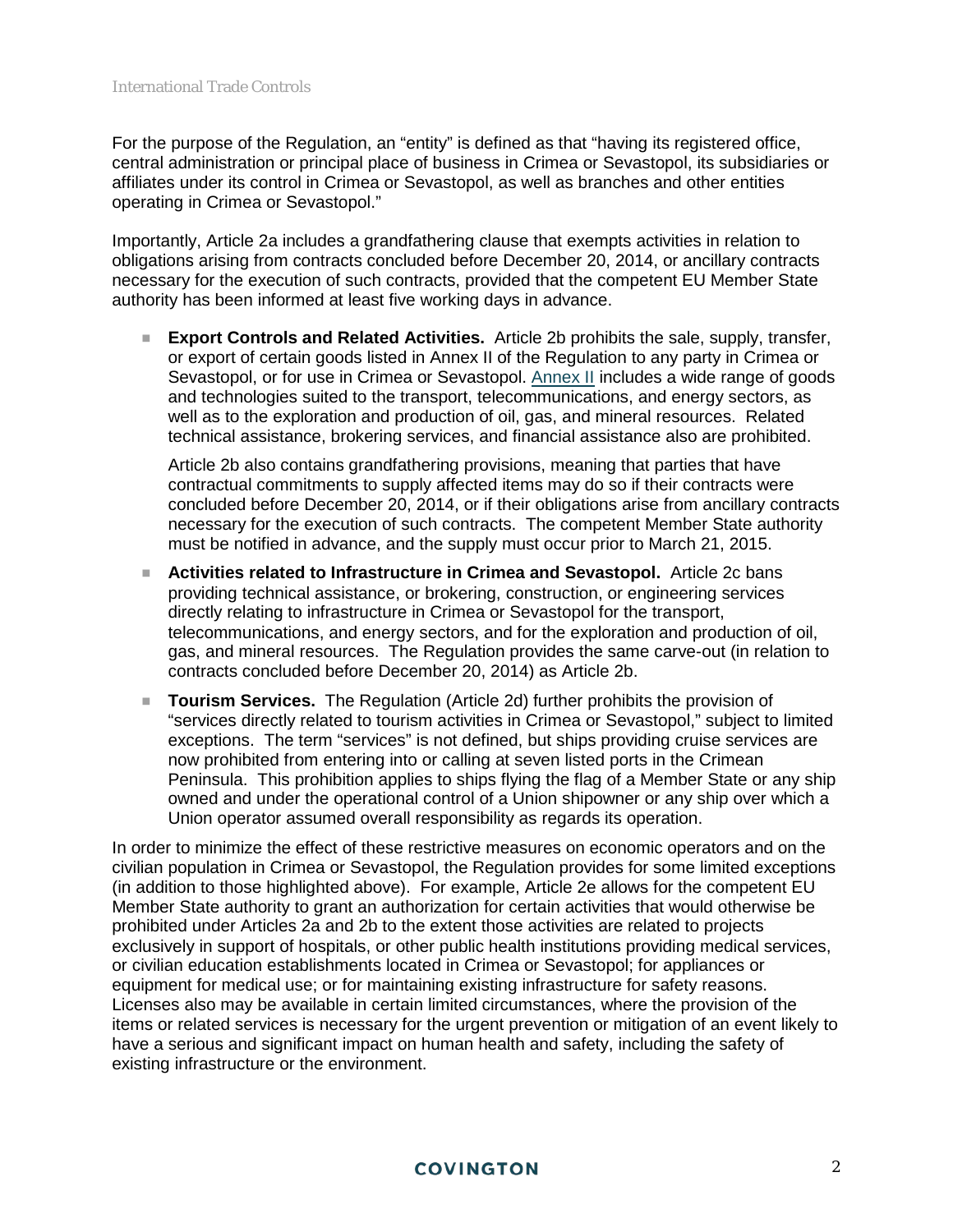# **U.S. Issues Sanctions Targeting Crimea Region**

Complementing the EU Regulation, President Obama signed an [Executive Order](http://www.treasury.gov/resource-center/sanctions/Programs/Documents/ukraine_eo4.pdf) on December [1](#page-2-0)9, 2014<sup>1</sup> that prohibits transactions and blocks property of designated individuals associated with Crimea, and more generally prohibits a range of transactions with or for the Crimea region of Ukraine. The Crimea region is defined in the Order to include not only the land in that region but also "any maritime area over which sovereignty, sovereign rights, or jurisdiction is claimed based on purported sovereignty over that land territory." Under the Executive Order, the following activities by a U.S. person or within the United States are prohibited:

- "New investment" in the Crimea region. The scope of prohibited "new investment" is not defined in the Executive Order but has been interpreted broadly under other sanctions programs to include equity investment, the commitment or contribution of funds or other assets (including extensions of credit), and contracts for the economic development of resources in the target market (including the supervision or guarantee of such contracts or participation in profits, earnings, or royalties from such contracts).
- The importation into the United States, directly or indirectly, of any goods, services, or technology from the Crimea region.
- The exportation, reexportation, sale, or supply, directly or indirectly, of any goods, services, or technology to the Crimea region.
- Any approval, financing, facilitation, or guarantee of a transaction by a foreign person that would be prohibited by the order if performed by a U.S. person or within the United States.

The Executive Order also gives the Treasury Department broad authority, in consultation with the Secretary of State, to identify parties in Crimea for asset-blocking measures along with parties that have materially assisted, sponsored, or provided financial, material, or technological support for, or goods or services to or in support of, any party whose assets are blocked.

In tandem with the President's Executive Order, the Treasury Department's Office of Foreign Assets Control ("OFAC") issued [General License No. 4,](http://www.treasury.gov/resource-center/sanctions/Programs/Documents/ukraine_gl4.pdf) which authorizes exports or reexports from the United States or by a U.S. person of most agricultural commodities, medicine, and medical supplies (including those medical devices identified on OFAC's [List of Medical Supplies](http://www.treasury.gov/resource-center/sanctions/Programs/Documents/med_supplies_12232014.pdf) and replacement parts) to Crimea or to third persons specifically for the resale to Crimea, as well as facilitation of such exports/reexports. General License No. 4 also covers certain transactions related to covered activities, such as cargo arrangements, insurance, arrangements for financing and payments, and entry into executory contracts. Certain medicines, medical supplies/devices and agricultural products are excluded, and the general license does not authorize supply to military or law enforcement purchasers or importers in Crimea or to parties blocked under OFAC's terrorism, weapons proliferation, or narcotics trafficking sanctions. Case-by-case licensing is available for the export or reexport of those medical devices that are not qualified medical supplies.

On the same day that President Obama signed the Crimea Executive Order, OFAC [added 24](http://www.treasury.gov/resource-center/sanctions/OFAC-Enforcement/Pages/20141219.aspx)  [parties](http://www.treasury.gov/resource-center/sanctions/OFAC-Enforcement/Pages/20141219.aspx) (seven entities and 17 individuals) to its List of Specially Designated Nationals and Blocked Persons ("SDN List") pursuant to the Order. The designated persons are separatists of

 $\ddot{ }$ 

<span id="page-2-0"></span> $1$  This Executive Order has not yet been assigned a number.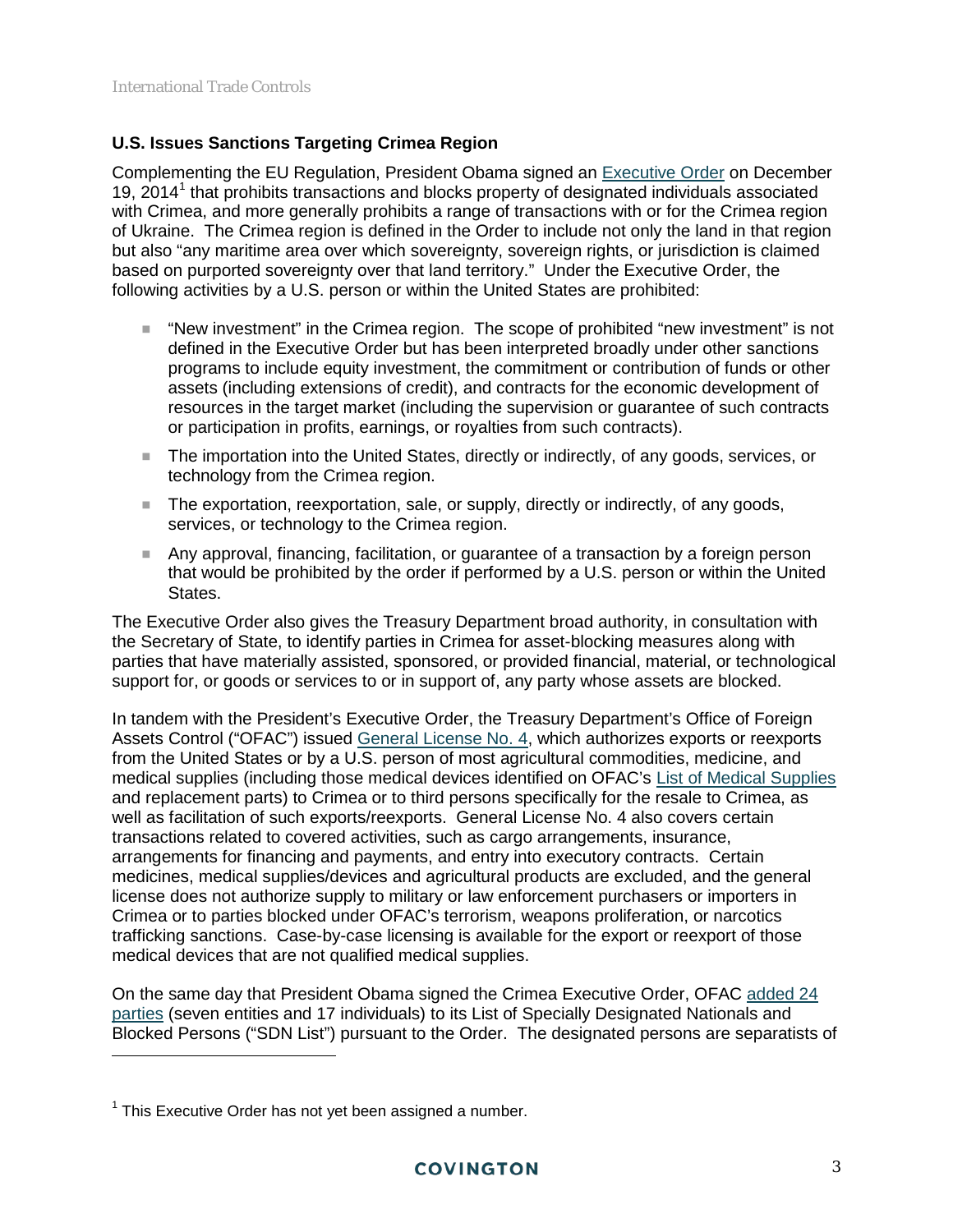either Russian or Ukrainian citizenship along with the militias or entities they lead or support (including a Russian equity investment group). As a result of this designation, the property and interests in property of the designated parties that are, or come into, the United States or the possession of control of a U.S. person are blocked and cannot be dealt in absent licensing or other authorization from OFAC.

# **U.S. Enacts the Ukraine Freedom Support Act of 2014**

On December 18, 2014, President Obama signed into law the Ukraine Freedom Support Act of [2](#page-3-0)014 (the "Act"), which went into effect on the same date.<sup>2</sup> The Act, discussed in our e-alert of [December 17,](http://www.cov.com/files/Publication/fd6e01d5-6e81-4142-b14f-f118f8dbef25/Presentation/PublicationAttachment/bb37296d-4c05-4920-8a1b-f1280534d120/EU_Updates_Existing_Sanctions_Against_Russia_US_Issues_Guidance_and_Moves_to_Impose_Additional_Sanctions.pdf) provides the President with authority to impose additional sanctions with respect to Russia, although the President stated upon signing the Act that the Administration "does not intend to impose sanctions under this law," but retains the ability to do so if the situation warrants it.

#### Sanctions Relating to the Russian Defense Sector

The Act directs the President to impose, within 30 days of its enactment, at least three sanctions (from a menu of sanctions enumerated in the Act) against Rosoboronexport, a state agency that promotes Russia's defense exports and arms trade. Additionally, the Act directs the President to impose, 45 days or more after the Act's enactment, at least three of the listed sanctions against foreign persons that the President determines are entities owned or controlled by the Russian government or Russian nationals and that: (i) knowingly manufacture or sell defense articles, (ii) transfer defense articles, or (iii) broker or otherwise assist in the transfer of defense articles into Syria, or into the territory of a specified country without the consent of the internationally recognized government of that specified country.

Moreover, the Act directs the President to impose, 45 days or more after the Act's enactment, at least three of the listed sanctions against foreign persons the President determines knowingly, on or after December 18, 2014, assist, sponsor, or provide financial, material, or technological support for, or goods or services to or in support of, an entity owned or controlled by Russian interests with respect to covered activities described above involving defense items for Syria or another specified country.

The Act defines "specified country" as Ukraine, Georgia, and Moldova and any other country designated by the President as a country of significant concern for purposes of Section 4(a) of the Act, such as Poland, Lithuania, Latvia, Estonia, and the Central Asia republics.

# Sanctions Relating to the Russian Energy Sector

 $\overline{a}$ 

The Act authorizes (but does not direct) the President to impose, 45 days or more after the Act's enactment, three or more of the listed sanctions against a foreign person if the President determines that such person knowingly makes a significant investment in a "special Russian crude oil project," which the Act defines as a project intended to extract crude oil from: (i) Russia's Exclusive Economic Zone in waters more than 500 feet deep; (ii) Russian Arctic offshore locations; or (iii) shale formations located in Russia. The term "significant investment" is not defined in the Act.

<span id="page-3-0"></span> $2$  The Public Law has not yet been published by the Government Printing Office but the text as enacted can be accessed [here.](https://www.congress.gov/113/bills/hr5859/BILLS-113hr5859enr.pdf)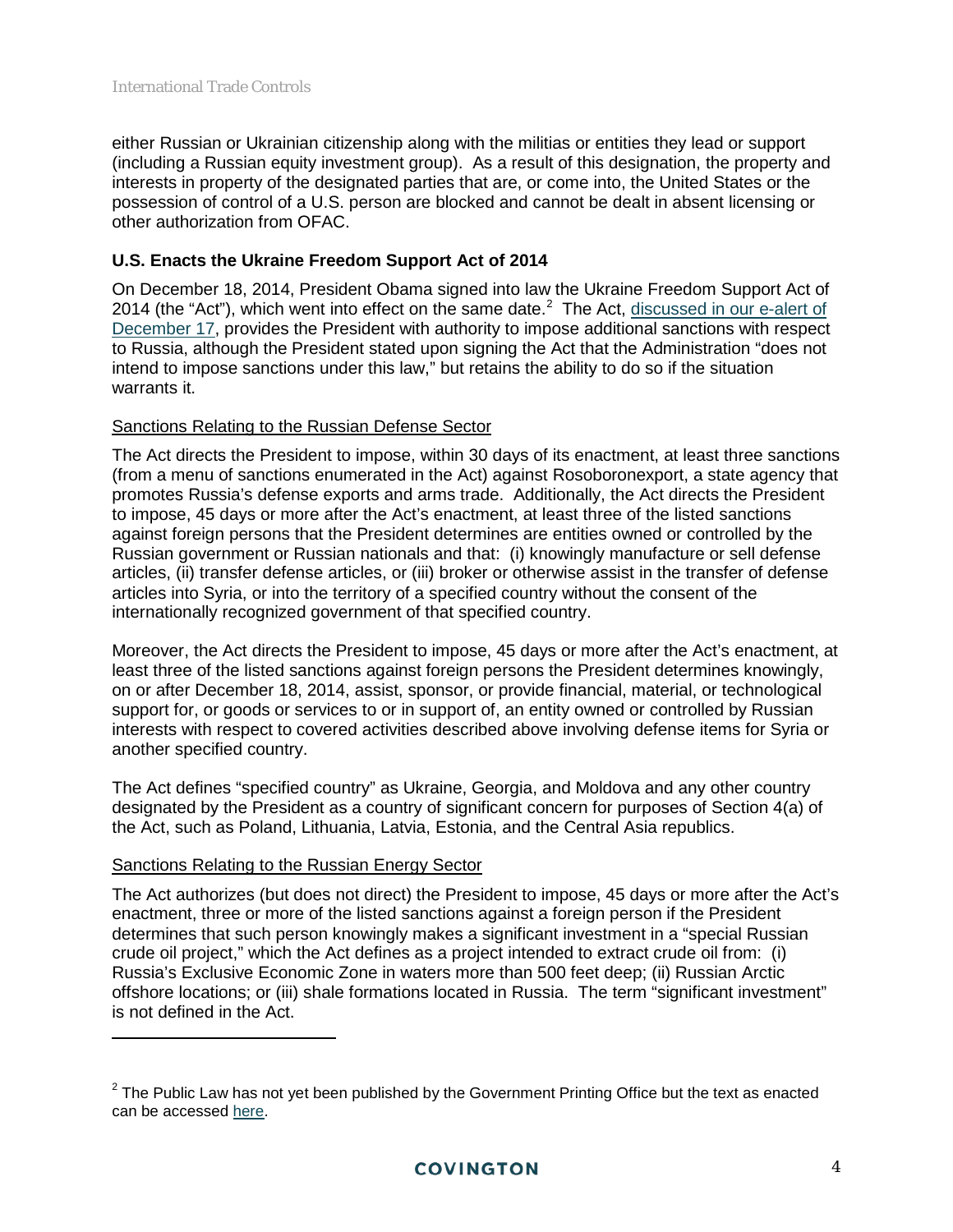The Act also authorizes the President to impose additional licensing requirements for or other restrictions on the export or reexport of items for use in Russia's energy sector, including equipment for tertiary oil recovery. The term "tertiary oil recovery" is not defined in the Act, but is generally understood to mean techniques for increasing the amount of crude oil that can be extracted from an oil field when more traditional methods are no longer effective.

Finally, the Act directs the President to impose sanctions on Gazprom if he determines that Gazprom is withholding significant natural gas supplies from NATO member countries or further withholds significant natural gas supplies from countries such as Ukraine, Georgia, or Moldova. In such circumstances, the President is required within 45 days of his determination, to (i) prohibit U.S. persons from transacting in, providing financing for, otherwise dealing in Gazprom debt of longer than 90 days' maturity and which is issued on or after the date on which sanctions are imposed, and Gazprom equity issued on or after that date, and (ii) impose at least one additional sanction against Gazprom from the menu summarized below. While the sanctions against Gazprom are mandatory following a determination, making that determination is within the President's discretion.

#### Menu of Sanctions Enumerated in the Act

The menu of sanctions from which the President can choose includes the following:

- Denial of U.S. Export-Import Bank assistance in connection with the export of any goods or services to the sanctioned person.
- **Prohibition on entering into any contract for the procurement of goods or services from** the sanctioned person by U.S. executive agencies.
- Prohibition on the export or provision by other means (e.g., sale, lease, loan, grant), directly or indirectly, of defense articles and defense services to the sanctioned person and the issuance of any license or other approval to the sanctioned person under Section 38 of the Arms Export Control Act.
- **Denial and suspension of export licenses for dual-use items to the sanctioned person.**
- Prohibition on any person from acquiring, holding, withholding, using, transferring, withdrawing, transporting, or exporting any property subject to U.S. jurisdiction and with respect to which the sanctioned person has any interest; dealing in or exercising any right, power, or privilege with respect to such property; or conducting any transaction involving such property.
- **Prohibition on certain banking transactions to the extent such transactions are subject to** U.S. jurisdiction and involve any interest of the sanctioned person.
- **Prohibition on U.S. persons from transacting in, providing financing for, or otherwise** dealing in certain debt or equity of the sanctioned person.
- Denial and revocation of U.S. visa or other documentation in the case of a sanctioned person who is an individual.
- **IMPO 1** Imposition of any of these sanctions on the principal executive officers (or individuals performing similar functions and with similar authorities as such officers) of sanctioned entities.

#### **COVINGTON**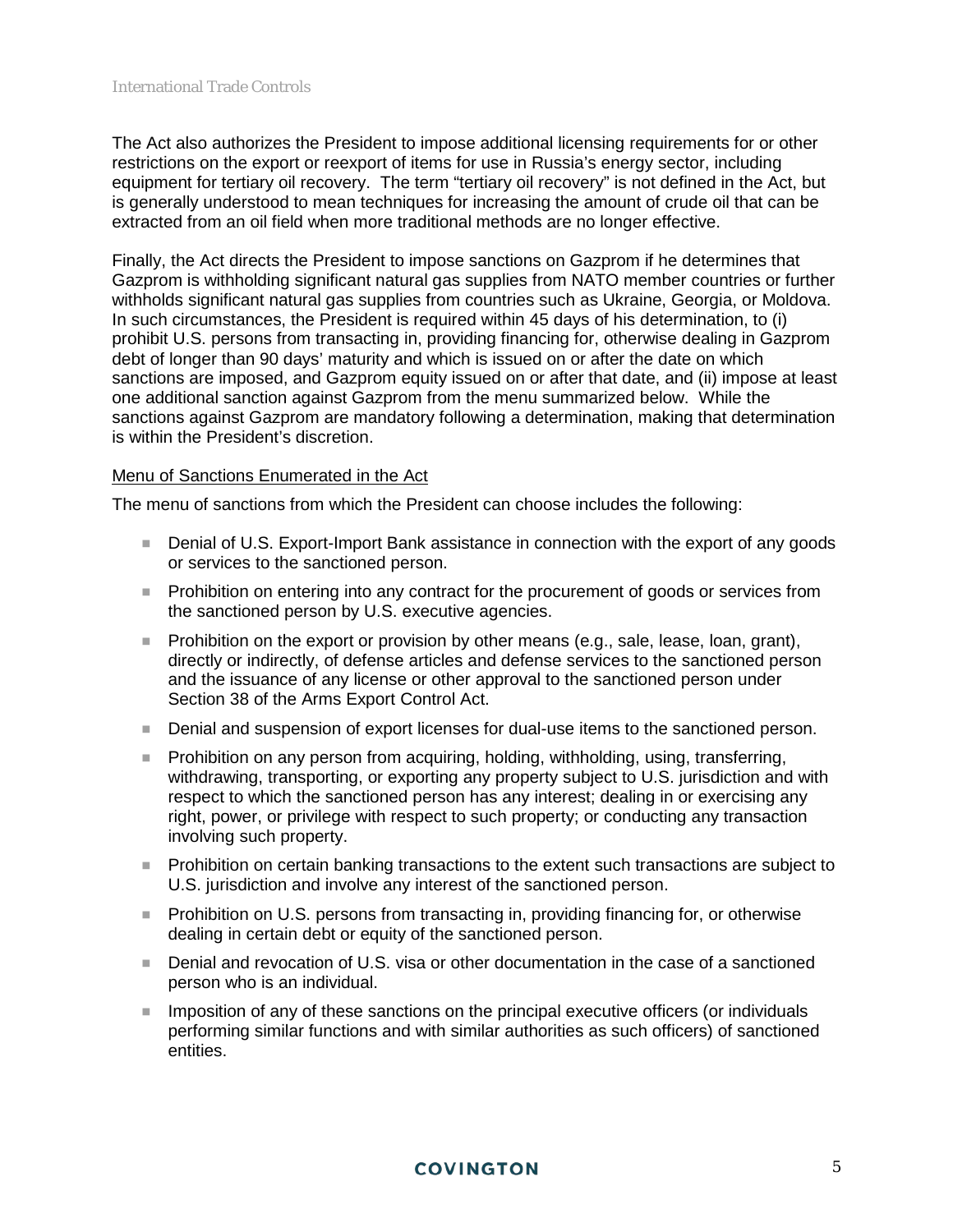#### Exceptions to Sanctions and Waiver

Importantly, the Act vests significant discretion with the President. The President has the authority to waive the application of these sanctions generally or related to a specific transaction if the President determines that the waiver (or transaction) is in the national security interest of the United States. The Act also lists, in Section 4(d), a [number of exceptions](https://www.congress.gov/113/bills/hr5859/BILLS-113hr5859enr.pdf) to certain sanctions. One exception makes importation of goods exempt from the Act's blocking authority. The President also has discretion to exempt the following from the scope of sanctions imposed under the Act:

- **Procurement of defense articles or defense services, and certain eligible products, under** certain existing arrangements and subject to certain conditions.
- **Provision of products, technology, or services under arrangements entered into before a** party is designated for sanctions.
- Spare parts, component parts and information and technology essential to U.S. products or production, as well as routine servicing and maintenance of U.S. products to the extent alternative sources are not readily or reasonably available.
- Food, medicine, medical devices, or agricultural commodities.

#### Sanctions on Russian and Other Foreign Financial Institutions

The Act also authorizes the President to impose a prescribed sanction on any foreign financial institution that the President determines knowingly engages, on or after December 18, 2014, in significant transactions for any person that is made subject to sanctions under the Act involving the same activities as described above: (i) knowing manufacture or sale of defense articles, transfers of defense articles, or brokering or other assistance in the transfer of defense articles into Syria, or into the above-noted specified countries without the consent of the internationally recognized government of that specified country; (ii) assistance, sponsorship, or provision of financial, material, or technological support for, or goods or services to or in support of, an aforementioned entity and activity; (iii) any curtailment of natural gas supplies by Gazprom as noted above; or (vi) a significant investment in a special Russian crude oil project.

The President also is authorized to impose the prescribed sanction on any foreign financial institution if the President determines that the foreign financial institution has, on or after June 16, 2015, knowingly facilitated a significant financial transaction on behalf of any Russian person on OFAC's SDN List who was blocked as a result of the Ukraine-related executive orders or the Act.

The prescribed sanction in such cases is a prohibition on the opening, and prohibition or imposition of strict conditions on maintaining, in the United States of a correspondent account or a payable-through account by the foreign financial institution. As with other sanctions under the Act, this sanction also is subject to the President's waiver authority if the President determines that the waiver is in the national security interest of the United States.

#### **EU Commission Issues Guidance on Finance-related Russia Sanctions**

On December 16, 2014, the EU Commission published a [guidance notice](http://europa.eu/newsroom/files/pdf/c_2014_9950_en.pdf) regarding the restrictions imposed on Russia's access to capital markets and finance-related restrictions under the amended EU Regulation 833/2014 (the "Russia Regulation"). The guidance notice includes a number of FAQs designed to help national authorities interpret key aspects of the Russia Regulation's finance sector restrictions, including:

# **COVINGTON**